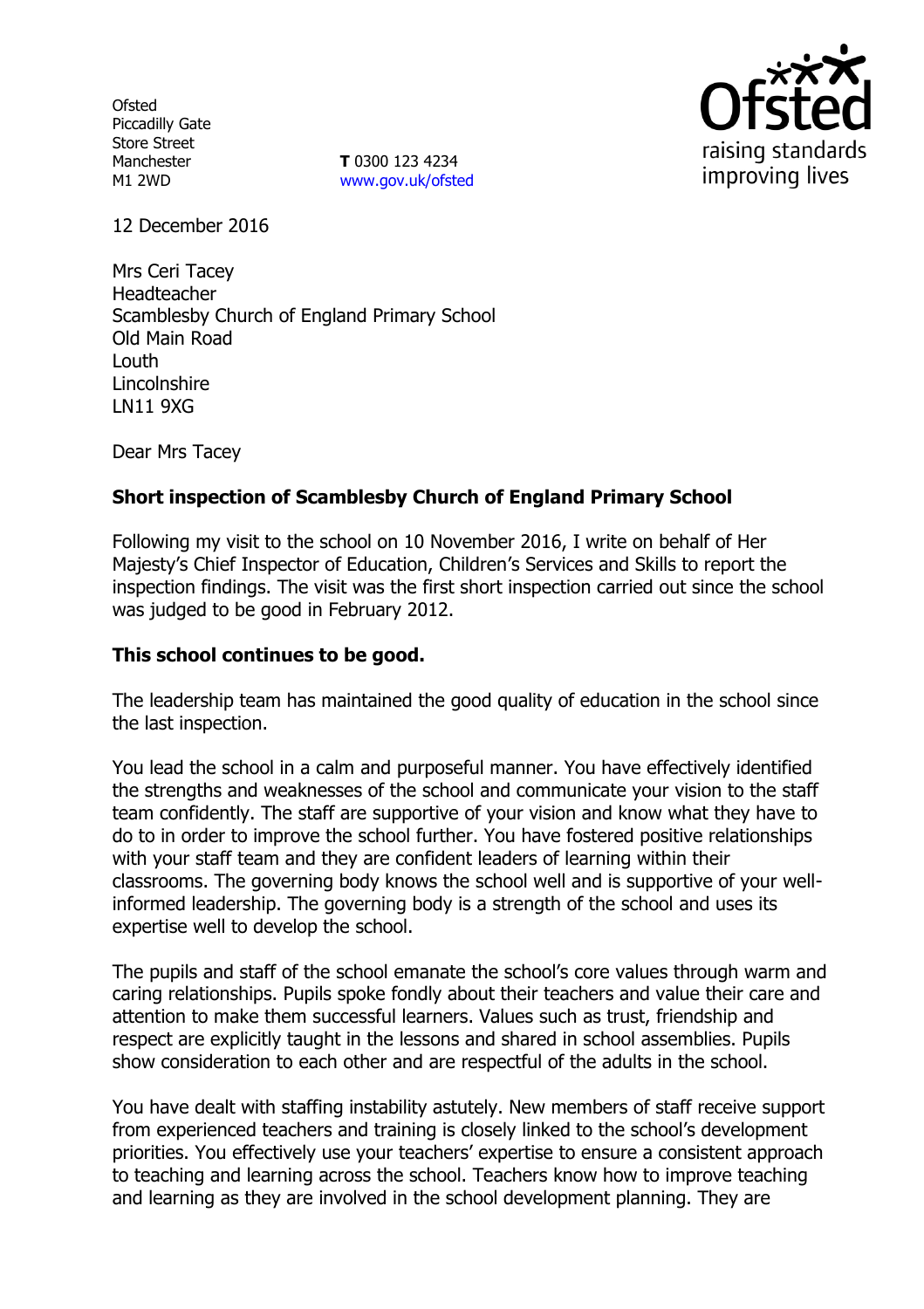

motivated to share their ideas and expertise widely so that pupils make good progress.

Teachers have created a positive reading culture for the pupils through introducing innovative ways to unpick storylines in class reading books. Pupils are using their reading skills to gauge a deeper understanding of characters, vocabulary and story structure. Pupils enjoy reading and are able to offer their opinions about texts that they read.

Teaching assistants work with teachers to support pupils' needs well. They provide individual support and work with groups of pupils in the classroom. Pupils value their time with teaching assistants and pupils have positive relationships with them.

You have dealt with the areas for improvement from the previous Ofsted inspection effectively. Teachers are implementing the school's new assessment system well and frequently check on pupils' learning throughout the lesson. Teachers regularly plan and review targets and use school monitoring opportunities to check on the consistency of pupil assessments. As a result, new targets provide pupils with a clear structure with which to improve and make good progress. Pupils who spoke to me know what they have to do in lessons and eagerly respond to the teacher's feedback.

Attendance for the past two years has been below national expectations. You recognise that the attendance of pupils must improve to be in line with national expectations. You have already implemented new ways to raise the profile of attendance in the school and leaders are monitoring this carefully to ensure that attendance improves for this academic year.

Pupils make good progress across the curriculum as a result of effective teaching. They have opportunities to use their English and mathematics skills through links with other subjects. Pupils have completed topics in geography and history based on their local area and therefore had opportunities to practise their skills.

During the inspection, we looked at pupils' books and noted that lower-attaining pupils are not making as much progress as they could. We agreed that tasks are not consistently well matched to pupils' abilities. Where this is the case, pupils do not make the progress they should. You have rightly identified this as an area that the school will focus upon over the next year.

### **Safeguarding is effective.**

You are the designated lead for safeguarding and, along with the school's leadership team, you have ensured that all safeguarding arrangements are fit for purpose. Highquality, detailed records show that you manage concerns swiftly and understand the procedures for referring pupils where there is a concern. You are prompt and vigilant in garnering further support by approaching the appropriate external agency.

Staff and governors are knowledgeable about safeguarding procedures through regular training and updates. Staff have had training so they can recognise how to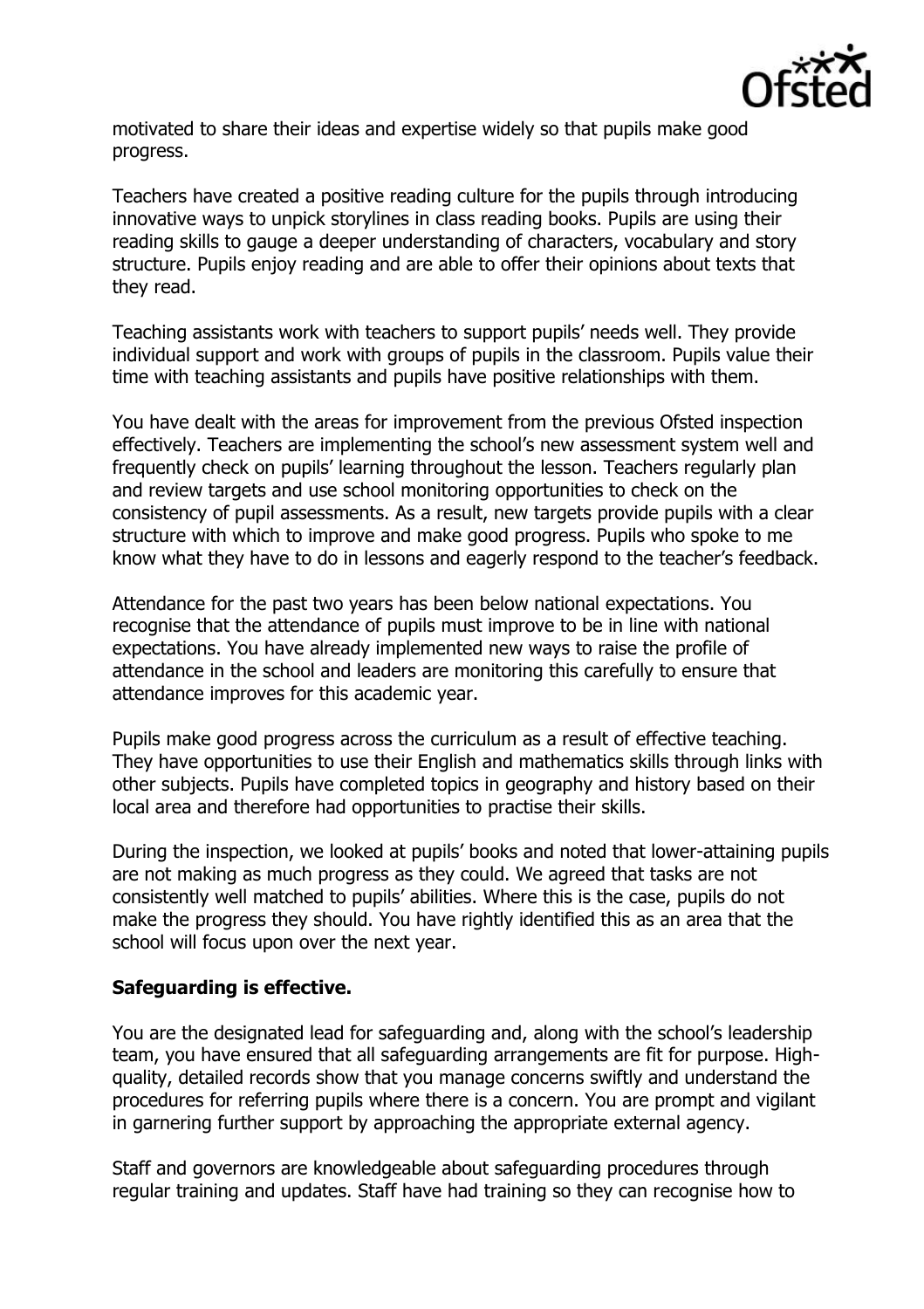

protect pupils from the threat of radicalisation and extremism. You have also ensured that appropriate staff are trained in paediatric first aid.

Pupils feel safe at the school and are confident that their concerns are quickly dealt with by staff. They know precisely how the school keeps them safe through locking the school gates and that visitors are signed in to the school. They value the visits from the local police and know how to keep themselves safe online. Pupils said that bullying is rare and know that teachers deal with any disagreements in a firm but fair manner.

# **Inspection findings**

- You have a clear and accurate understanding of the school's strengths and weaknesses. The staff and the governing body know the school's priorities and how to achieve them. You have a clear vision and have high expectations of staff and pupils.
- You have dealt with the recent instability in staffing well and quickly built a confident and hard-working team. Teachers share their expertise and work closely with staff to ensure that pupils make good progress in their learning.
- The school values of friendship, belief, happiness, respect, nurture, aspiration and kindness are communicated well to pupils. For example, in a school assembly, a teacher eloquently told a bible story that centred upon trust and belief. Pupils were captivated by their classmates performing the story and listened intently. Pupils show these values in their relationships and positive conduct during their day-today school routines.
- You have ensured that there is a broad and balanced curriculum which develops pupils' social, moral, spiritual and cultural skills. You and your team have ensured that the curriculum is relevant and interesting for the pupils through using the school's local area. For example, pupils have conducted a local study on Scamblesby, used maps and even looked at old photographs of the village in previous decades. They have compared the Scamblesby of today with how it looked in the past. Pupils told me about the range of extra-curricular activities on offer. One child was thrilled to tell me that she loves the sewing club.
- Teachers encourage pupils to be independent learners and to work together. They enjoy having the opportunity to organise their own book clubs and being the nominated expert on a particular author. They like to motivate their classmates to join their book club and share in their love of reading. Pupils keenly conveyed to me how they like to have the chance to share their expertise with their classmates through being 'the teacher for 15 minutes'. They share their skills of collage, story writing and the importance of being healthy.
- Children in the early years attain a good level of development. The classroom is a bright and interesting place to be. There are stimulating activities that appeal to a broad range of interests and build on the children's imagination. For example, children told me about the 'Faraway Tree' and that it listens to the children making their phonics sounds while they are sitting in the listening circle. The 'Faraway Tree' is a small model used as part of the class teaching to show the children the importance of saying their sounds correctly.
- The personal development and welfare of children in the early years is a strength of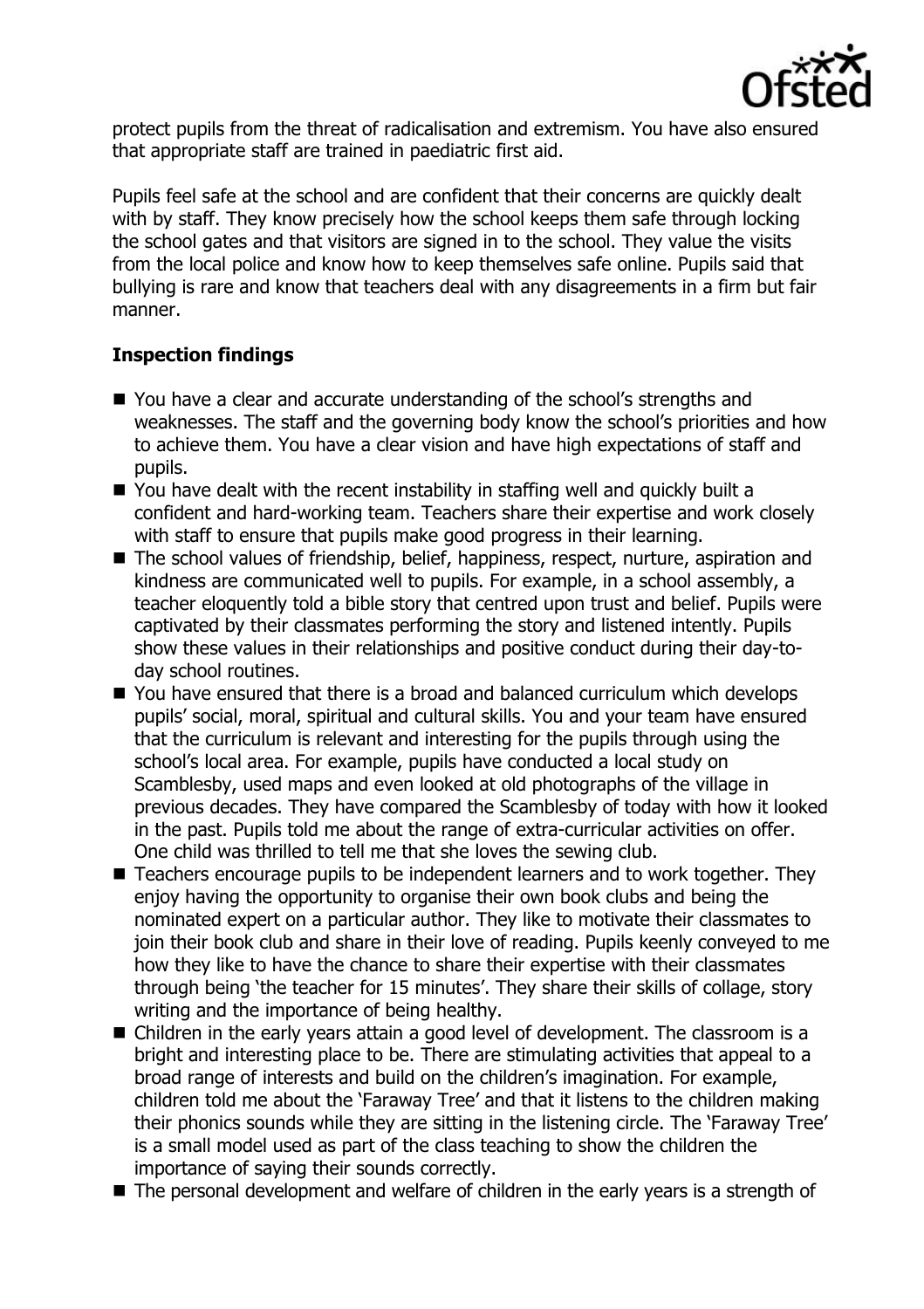

the school. Children readily told me why it is important to eat fruit at breaktimes and the importance of their 'friendship tree.' Staff in the early years celebrate cultural diversity well. For example, one child led the class with singing in a different language. All the children happily joined in and understood the meaning of the song.

- **Pupils'** spiritual, moral, cultural and social needs are met well by the school. Older pupils explained the importance of trust and explained how this is taught in lessons. Pupils who spoke to me recounted in great detail how their class teacher demonstrated trust in a class activity. They made explicit links between the class activity and the assembly they had listened to that morning.
- $\blacksquare$  In 2016 pupils' outcomes in the phonics screening check in Year 1 were above national averages. I heard pupils reading and using the techniques which the school has taught them to successfully sound out difficult or unfamiliar words. You recognise that in previous years the teaching of phonics was not effective and this has been dealt with. You are confident that the good results of 2016 can be sustained.
- Reading skills are taught well in the school. Lower-attaining pupils acquire reading skills through regular opportunities to read with an adult. They read their books well and apply their phonics skills correctly. Pupils who have special educational needs and/or disabilities receive extra support with their reading. They practise their phonics sounds with teaching assistants and this is supporting them well to make good progress in reading. The most able pupils read well and enjoy reading challenging books. They are able to say what they like to read and have strong reading preferences. The positive culture of reading is exemplified well through the pupils' engagement in book clubs. Pupils encourage their classmates to be 'reading fans' of particular authors. The positive reading culture in the school is supporting pupils to understand the importance of reading and to make good progress.
- Additional government funding for primary sport is used effectively. Pupils take part in a wide range of sports such as cross-country events and local tournaments.
- **Parents told me that you lead the school in a calm way. One parent told me that** she valued the care and support you had shown her family. The consensus among the parents is that the school is well managed and that their children are happy.
- The school's website meets statutory requirements for published information.

### **Next steps for the school**

Leaders and those responsible for governance should ensure that:

- $\blacksquare$  attendance improves in line with national expectations
- $\blacksquare$  teaching and learning targets the needs of the lower attaining pupils so that they make greater progress.

I am copying this letter to the chair of the governing body, the director of education for the diocese of Lincoln and the director of children's services for Lincolnshire. This letter will be published on the Ofsted website.

Yours sincerely

Emma Nuttall **Her Majesty's Inspector**